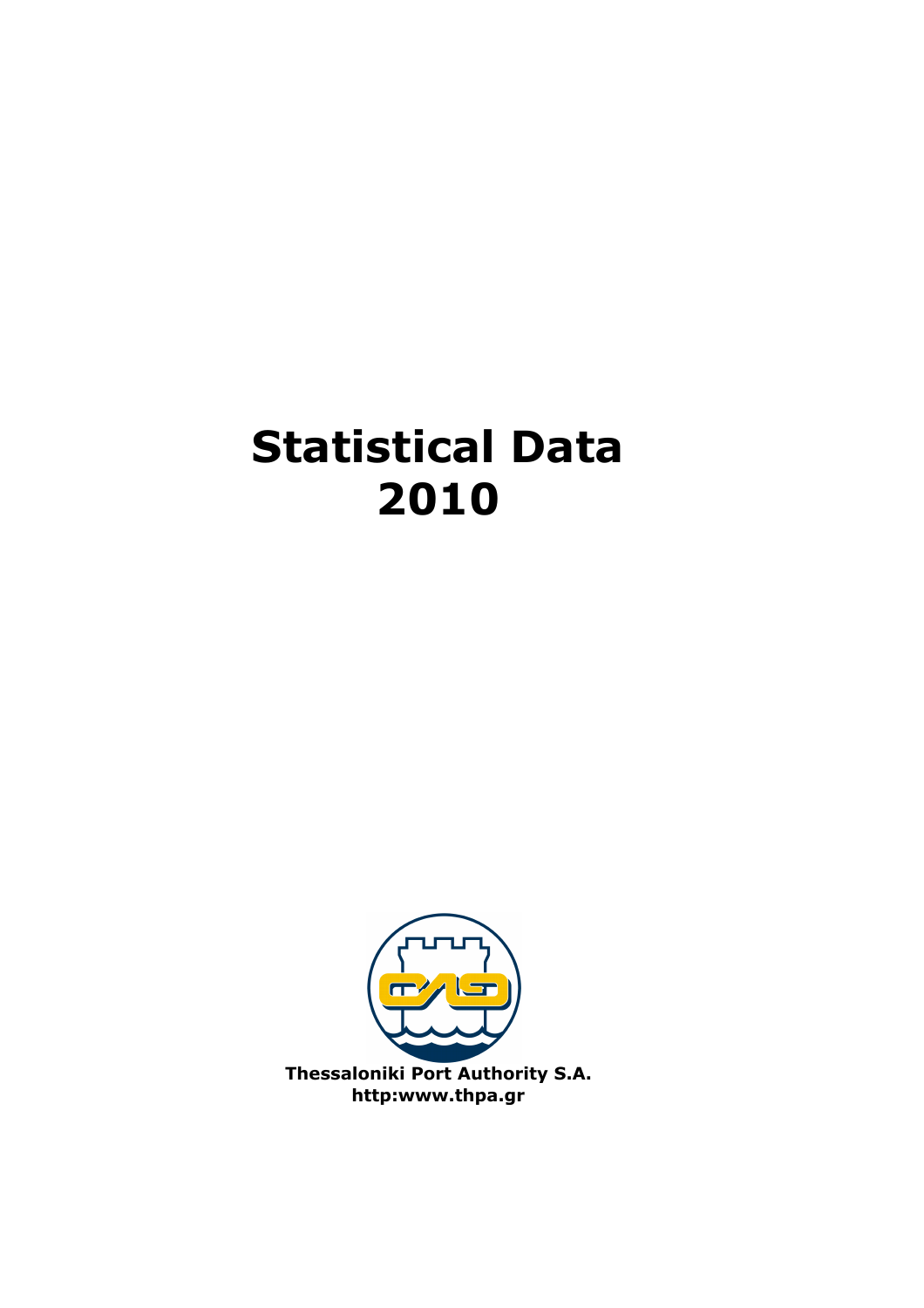#### Vessels

| <b>Ship arrivals</b> |                      |                 |              |            |              |  |  |  |  |
|----------------------|----------------------|-----------------|--------------|------------|--------------|--|--|--|--|
| Year                 | <b>International</b> | <b>Domestic</b> | <b>Total</b> | G.R.T      | <b>N.R.T</b> |  |  |  |  |
| 2000                 | 2.334                | 1.090           | 3.424        | 23,737,210 | 11.643.798   |  |  |  |  |
| 2001                 | 2.285                | 1.146           | 3.431        | 22.579.459 | 11.052.693   |  |  |  |  |
| 2002                 | 2.151                | 1.073           | 3.224        | 23,182,030 | 11.516.367   |  |  |  |  |
| 2003                 | 1.898                | 957             | 2.855        | 23.446.207 | 11.408.223   |  |  |  |  |
| 2004                 | 1.782                | 1.157           | 2.939        | 24.015.606 | 11.548.955   |  |  |  |  |
| 2005                 | 1.775                | 1.235           | 3.010        | 24,913,106 | 12.006.043   |  |  |  |  |
| 2006                 | 1.670                | 1.134           | 2.804        | 21,623,120 | 10.079.434   |  |  |  |  |
| 2007                 | 1.802                | 1.183           | 2.985        | 25,127,873 | 11.891.719   |  |  |  |  |
| 2008                 | 1.160                | 1.065           | 2.225        | 16.602.846 | 8.305.409    |  |  |  |  |
| 2009                 | 1.327                | 599             | 1.926        | 18,942,912 | 9.263.130    |  |  |  |  |
| 2010                 | 1.394                | 610             | 2.004        | 20.600.731 | 9.878.620    |  |  |  |  |

| Ship arrivals by berthing area |                      |                 |       |                      |                 |              |                   |  |  |  |
|--------------------------------|----------------------|-----------------|-------|----------------------|-----------------|--------------|-------------------|--|--|--|
| <b>Year</b>                    |                      | 2010            |       |                      | 2009            |              | <b>Difference</b> |  |  |  |
|                                | <b>International</b> | <b>Domestic</b> | Total | <b>International</b> | <b>Domestic</b> | <b>Total</b> | $\frac{1}{2}$     |  |  |  |
| Container Terminal             | 510                  |                 | 510   | 419                  |                 | 419          | 21,72             |  |  |  |
| Conventional Terminal          | 626                  | 194             | 820   | 589                  | 164             | 753          | 8,90              |  |  |  |
| Passenger Terminal             | 20                   | 130             | 150   | 48                   | 186             | 234          | $-35,90$          |  |  |  |
| <b>Total ThPA piers</b>        | 1.156                | $324$           | 1.480 | 1.056                | 350             | 1.406        | 5,26              |  |  |  |
| Liquid Fuels Anchorage         | 238                  | 198             | 436   | 271                  | <b>155</b>      | 426          | 2,35              |  |  |  |
| <b>AGET Cement Dock</b>        |                      | 88              | 88    |                      | 94I             | 94           | $-6,38$           |  |  |  |
| <b>Grand Totall</b>            | 1.3941               | 610             | 2.004 | 1.327                | 599             | 1.926        | 4,05              |  |  |  |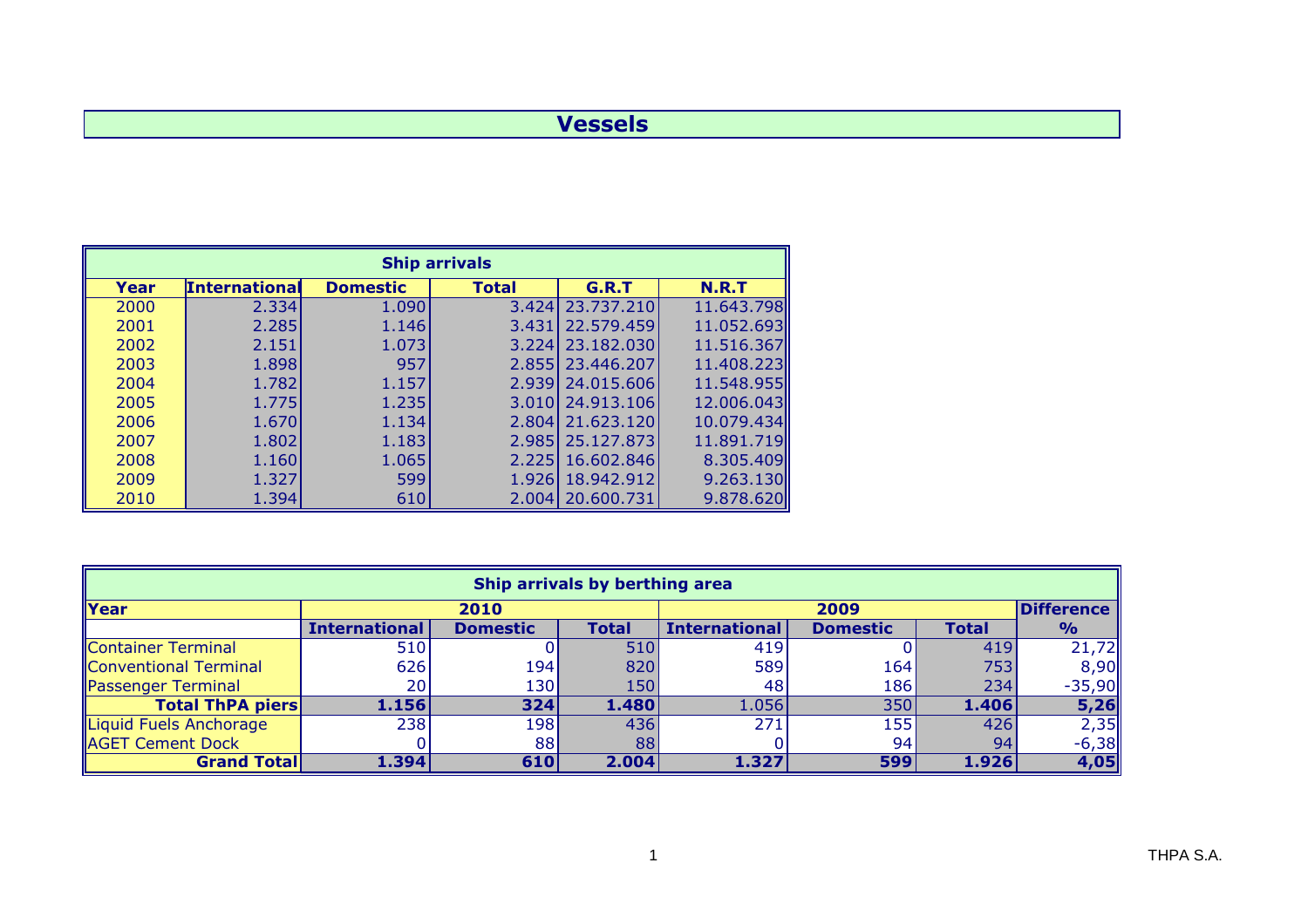| Ship arrivals by length class |                      |                 |              |                      |                 |       |  |  |  |
|-------------------------------|----------------------|-----------------|--------------|----------------------|-----------------|-------|--|--|--|
| Length in meters              |                      | 2010            |              |                      | 2009            |       |  |  |  |
|                               | <b>International</b> | <b>Domestic</b> | <b>Total</b> | <b>International</b> | <b>Domestic</b> | Total |  |  |  |
| $1 - 50$                      |                      |                 |              |                      | $7\bar{3}h$     | 79    |  |  |  |
| $151 - 100$                   | 473                  | 308             | 781          | 472                  | 204             | 676   |  |  |  |
| $101 - 150$                   | 400                  | 244             | 644          | 342                  | 269             | 611   |  |  |  |
| 151-200                       | 422                  | <b>58</b>       | 480          | 399                  | 53I             | 452   |  |  |  |
| $\geq 201$                    | 98 <sub>1</sub>      |                 | 98           | 108                  |                 | 108   |  |  |  |
| <b>Total</b>                  | 1.394                | 610             | 2.004        | 1.327                | 599             | 1.926 |  |  |  |

| <b>Ship arrivals by flag</b> |                  |  |  |  |  |  |  |
|------------------------------|------------------|--|--|--|--|--|--|
| 2010                         |                  |  |  |  |  |  |  |
| <b>Flag</b>                  | <b>Number of</b> |  |  |  |  |  |  |
|                              | vessels          |  |  |  |  |  |  |
| Greece                       | 673              |  |  |  |  |  |  |
| <b>Turkey</b>                | 233              |  |  |  |  |  |  |
| <b>Malta</b>                 | 138              |  |  |  |  |  |  |
| Liberia                      | 114              |  |  |  |  |  |  |
| Panama                       | 101              |  |  |  |  |  |  |
| <b>Marshall islands</b>      | 86               |  |  |  |  |  |  |
| Antigua and Barbuda          | 83               |  |  |  |  |  |  |
| Italy                        | 75               |  |  |  |  |  |  |
| <b>United Kingdom</b>        | 73               |  |  |  |  |  |  |
| <b>St. Vincent</b>           | 66               |  |  |  |  |  |  |
| <b>Cyprus</b>                | 35               |  |  |  |  |  |  |
| Georgia                      | 31               |  |  |  |  |  |  |
| Moldova                      | 30               |  |  |  |  |  |  |
| Netherlands                  | 30               |  |  |  |  |  |  |
| Germany                      | 24               |  |  |  |  |  |  |
| <b>Comoros</b>               | 21               |  |  |  |  |  |  |
| <b>Russia</b>                | 19               |  |  |  |  |  |  |
| Other                        | 172              |  |  |  |  |  |  |
| Total                        | 2.004            |  |  |  |  |  |  |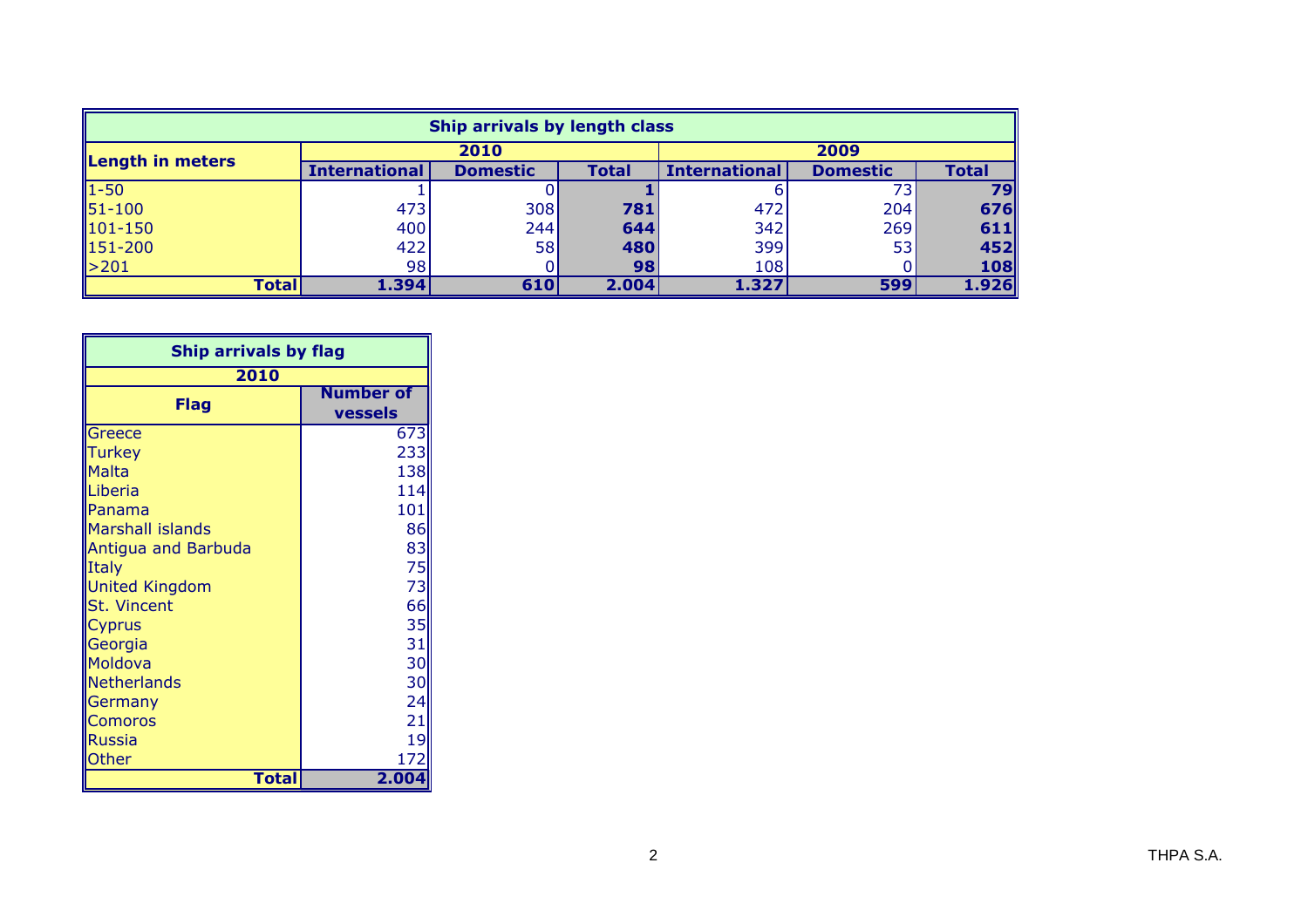## Passenger Traffic

| <b>Passengers</b> |                   |                     |  |  |  |  |  |  |
|-------------------|-------------------|---------------------|--|--|--|--|--|--|
| Year              | <b>Passengers</b> | <b>Difference %</b> |  |  |  |  |  |  |
| 2000              | 248.429           | 0,9                 |  |  |  |  |  |  |
| 2001              | 231.580           | $-6,8$              |  |  |  |  |  |  |
| 2002              | 218.032           | -5,9                |  |  |  |  |  |  |
| 2003              | 201.282           | -7,7                |  |  |  |  |  |  |
| 2004              | 209.066           | 3,9                 |  |  |  |  |  |  |
| 2005              | 217.538           | 4,1                 |  |  |  |  |  |  |
| 2006              | 129.684           | -40,4               |  |  |  |  |  |  |
| 2007              | 150.202           | 15,8                |  |  |  |  |  |  |
| 2008              | 163.502           | 8,9                 |  |  |  |  |  |  |
| 2009              | 158.179           | -3,3                |  |  |  |  |  |  |
| 2010              | 100.755           | -36,                |  |  |  |  |  |  |

| <b>Passengers by origin-destination</b> |        |        |                                                         |        |                       |                    |  |  |  |  |
|-----------------------------------------|--------|--------|---------------------------------------------------------|--------|-----------------------|--------------------|--|--|--|--|
|                                         | 2010   |        | 2009                                                    |        | 2008                  |                    |  |  |  |  |
| <b>Origin - Destination</b>             |        |        | Disembarkation Embarkation Disembarkation   Embarkation |        | <b>Disembarkation</b> | <b>Embarkation</b> |  |  |  |  |
| <b>Cyclades</b>                         |        |        |                                                         |        | 3.743                 | 3.791              |  |  |  |  |
| <b>Crete</b>                            |        |        |                                                         |        | 816                   | 957                |  |  |  |  |
| Dodekanisa                              | 4.619  | 4.879  | 5.345                                                   | 5.406  | 3.066                 | 3.765              |  |  |  |  |
| East Aegean                             | 34.042 | 35.324 | 38.830                                                  | 41.085 | 35.321                | 38.363             |  |  |  |  |
| Sporades                                | 3.055  | 2.528  | 14.193                                                  | 14.603 | 13.504                | 12.291             |  |  |  |  |
| Peraeus                                 | 146    | 123    | 100                                                     | 74     |                       |                    |  |  |  |  |
| <b>Total</b>                            | 41.862 | 42.854 | 58.468                                                  | 61.168 | 56.455                | 59.168             |  |  |  |  |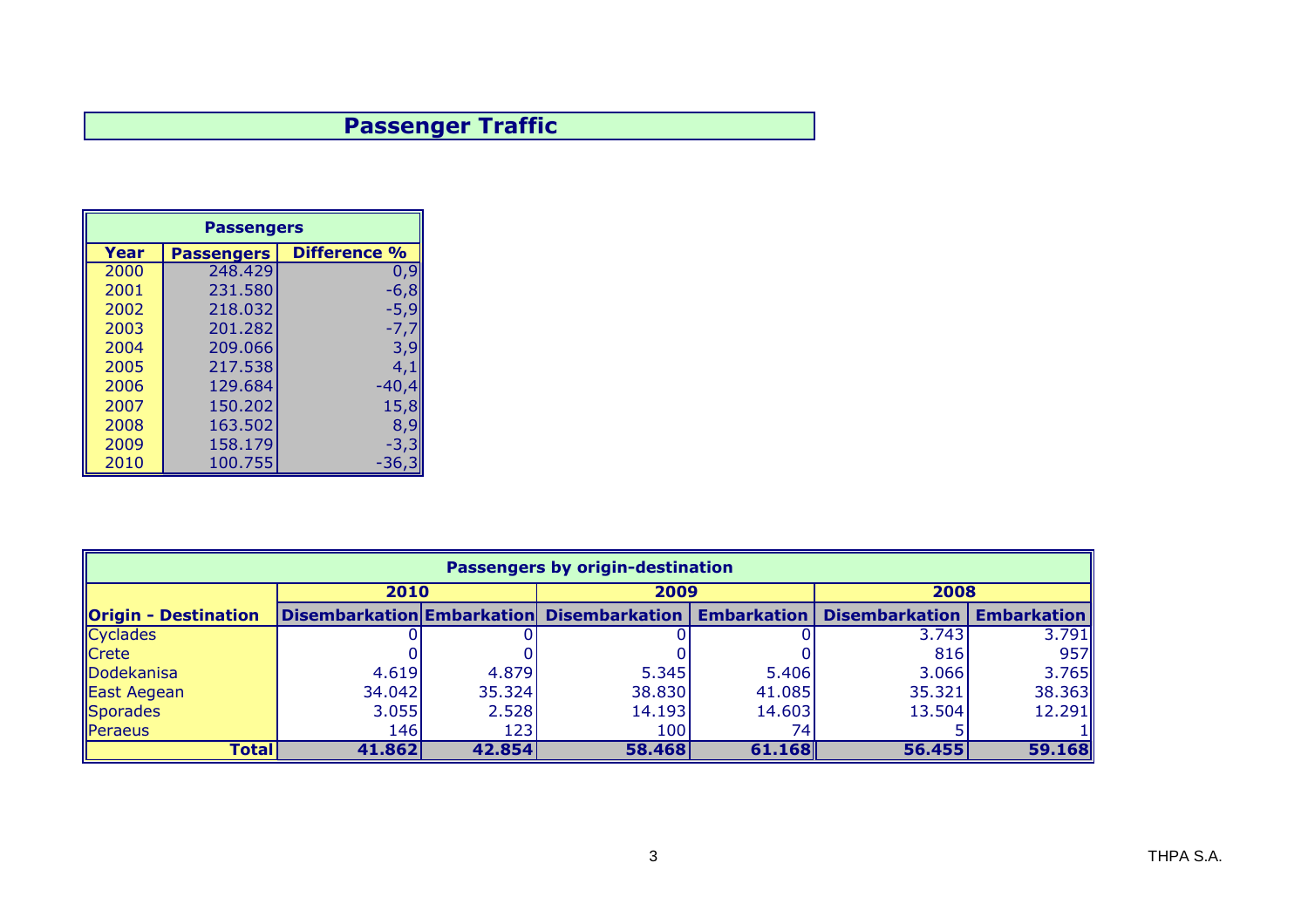| Passengers by route type, action |                                   |        |                |              |  |  |  |  |  |
|----------------------------------|-----------------------------------|--------|----------------|--------------|--|--|--|--|--|
|                                  |                                   | 2010   |                |              |  |  |  |  |  |
|                                  | <b>Disembarkation Embarkation</b> |        | <b>Transit</b> | <b>Total</b> |  |  |  |  |  |
| <b>Domestic Routes</b>           | 41.862                            | 42.854 | 0              | 84.716       |  |  |  |  |  |
| Yacht                            |                                   |        | 10             | 10           |  |  |  |  |  |
| Domestic Cruises                 | 2.489                             | 2.489  |                | 4.978        |  |  |  |  |  |
| <b>International Cruises</b>     | 56                                | 14     | 10.981         | 11.051       |  |  |  |  |  |
| <b>Total</b>                     | 44.407                            | 45.357 | 10.991         | 100.755      |  |  |  |  |  |
|                                  |                                   |        | 2009           |              |  |  |  |  |  |
|                                  | <b>Disembarkation Embarkation</b> |        | <b>Transit</b> | <b>Total</b> |  |  |  |  |  |
| <b>Domestic Routes</b>           | 58.468                            | 61.168 | 0              | 119.636      |  |  |  |  |  |
| Yacht                            |                                   | 68     |                | 71           |  |  |  |  |  |
| <b>Domestic Cruises</b>          | 4.380                             | 4.380  |                | 8.760        |  |  |  |  |  |
| <b>International Cruises</b>     | 9.139                             | 9.608  | 10.965         | 29.712       |  |  |  |  |  |
| <b>Total</b>                     | 71.988                            | 75.224 | 10.967         | 158.179      |  |  |  |  |  |
|                                  |                                   |        | 2008           |              |  |  |  |  |  |
|                                  | <b>Disembarkation Embarkation</b> |        | <b>Transit</b> | <b>Total</b> |  |  |  |  |  |
| <b>Domestic Routes</b>           | 56.455                            | 59.168 | 0              | 115.623      |  |  |  |  |  |
| Domestic Cruises                 | 3.094                             | 3.094  |                | 6.188        |  |  |  |  |  |
| <b>International Cruises</b>     | 9.435                             | 9.480  | 22.776         | 41.691       |  |  |  |  |  |
| <b>Total</b>                     | 68.984                            | 71.742 | 22.776         | 163.502      |  |  |  |  |  |
|                                  |                                   |        | 2007           |              |  |  |  |  |  |
|                                  | <b>Disembarkation Embarkation</b> |        | <b>Transit</b> | <b>Total</b> |  |  |  |  |  |
| <b>Domestic Routes</b>           | 56.211                            | 62.094 | $\overline{0}$ | 118,305      |  |  |  |  |  |
| Domestic Cruises                 | 2.698                             | 2.698  | 340            | 5.736        |  |  |  |  |  |
| <b>International Cruises</b>     | 9.668                             | 9.682  | 6.811          | 26.161       |  |  |  |  |  |
| <b>Total</b>                     | 68.577                            | 74.474 | 7.151          | 150.202      |  |  |  |  |  |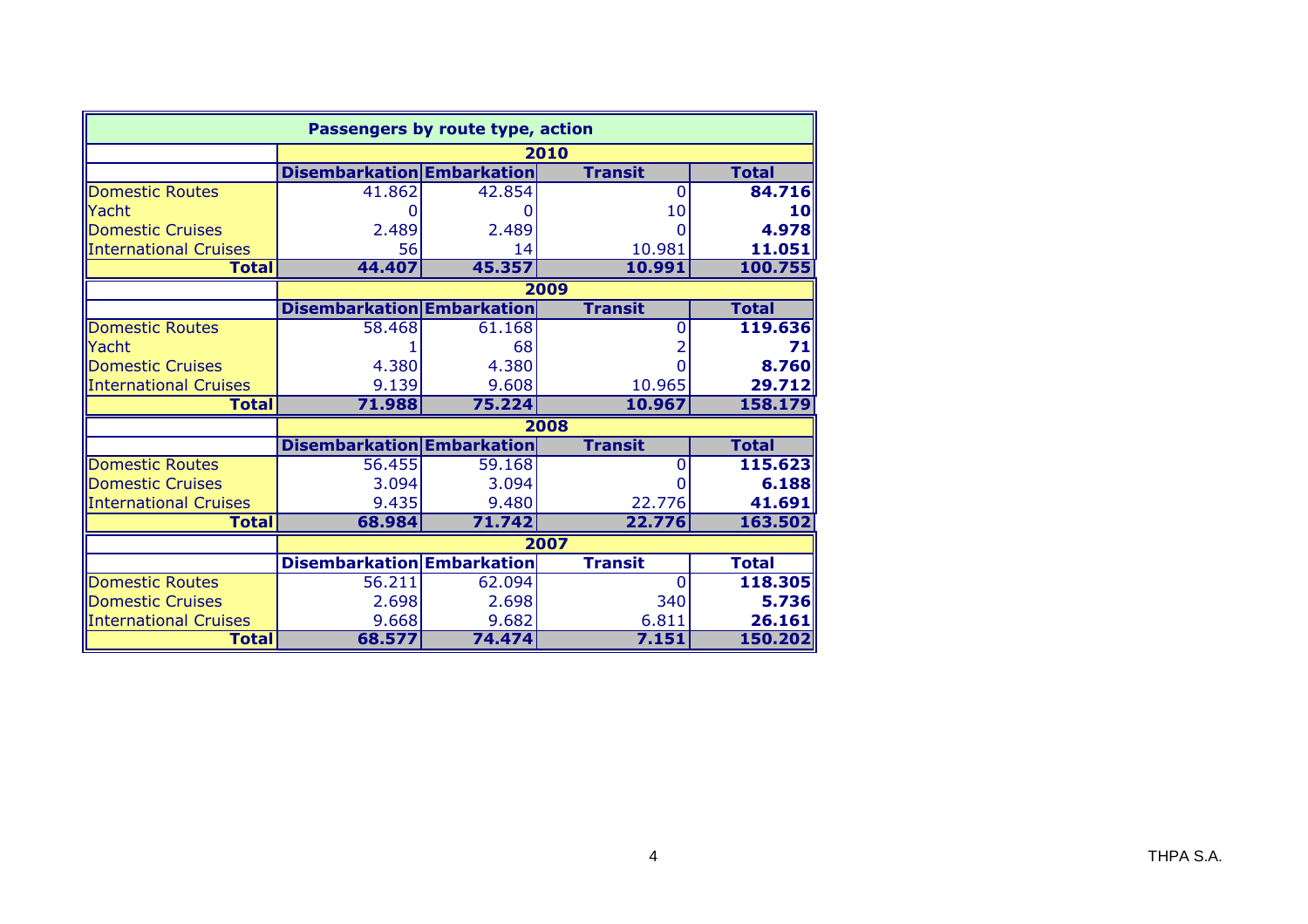#### Seaborne traffic

| <b>Seaborne traffic</b>                  |            |            |              |            |            |              |                   |
|------------------------------------------|------------|------------|--------------|------------|------------|--------------|-------------------|
| <b>YEAR</b>                              |            | 2010       |              |            | 2009       |              | <b>Difference</b> |
|                                          | <b>IN</b>  | <b>OUT</b> | <b>TOTAL</b> | <b>IN</b>  | <b>OUT</b> | <b>TOTAL</b> | $\frac{1}{2}$     |
| <b>TOTAL TONNAGE (in tonnes)</b>         | 11.980.560 | 4.146.664  | 16.127.224   | 11.573.680 | 3.389.534  | 14.963.214   | 7,8               |
| <b>LIQUID BULK</b>                       | 6.965.028  | 1.324.696  | 8.289.724    | 6.942.587  | 1.063.757  | 8.006.344    | 3,5               |
| Crude oil                                | 4.023.570  | O          | 4.023.570    | 3.522.232  | $\Omega$   | 3.522.232    | 14,2              |
| <b>Refined Products</b>                  | 2.699.564  | 1.292.262  | 3.991.826    | 3.170.802  | 1.038.609  | 4.209.411    | $-5,2$            |
| Liquefied gas                            | 230.627    | 16.280     | 246.907      | 231.340    | 16.042     | 247.382      | $-0,2$            |
| Other Liquid Bulk                        | 11.267     | 16.154     | 27.421       | 18.213     | 9.106      | 27.319       | 0,4               |
| <b>DRY BULK</b>                          | 3.029.954  | 1.014.664  | 4.044.618    | 2.696.893  | 730.260    | 3.427.153    | 18,0              |
| <b>Cereals</b>                           | 44.162     | 115.764    | 159.926      | 35.391     | 235.701    | 271.092      | $-41,0$           |
| Cattle feed/Fodder/Oil Seeds             | 159.878    | 12.375     | 172.253      | 172.897    | 22.774     | 195.671      | $-12,0$           |
| Coal                                     | 638.537    | 9.751      | 648.288      | 413.719    | 1.683      | 415.402      | 56,1              |
| <b>Ores</b>                              | 1.346.998  | 329.231    | 1.676.229    | 1.091.139  | 32.590     | 1.123.729    | 49,2              |
| Fertiliser                               | 49.839     |            | 49.839       | 49.632     | O          | 49.632       | 0,4               |
| Other dry bulk                           | 790.540    | 547.543    | 1.338.083    | 934.115    | 437.512    | 1.371.627    | $-2,4$            |
| <b>GENERAL CARGO</b>                     | 1.985.578  | 1.807.304  | 3.792.882    | 1.934.200  | 1.595.517  | 3.529.717    | 7,5               |
| Containers/Flats*                        | 1.397.463  | 1.462.518  | 2.859.981    | 1.424.512  | 1.286.649  | 2.711.161    | 5,5               |
| RO/ro                                    | 25.480     | 54.740     | 80.220       | 22.660     | 55.100     | 77.760       | 3,2               |
| <b>Other General Cargo</b>               | 562.635    | 290.046    | 852.681      | 487.028    | 253.768    | 740.796      | 15,1              |
| <b>ADDITIONAL INFORMATION (in units)</b> |            |            |              |            |            |              |                   |
| <b>Number of Vessels</b>                 | 2.004      |            | 2.004        | 1.926      |            | 1.926        | 4,0               |
| Number of Passengers                     | 44.407     | 45.357     | 89.764       | 71.988     | 75.224     | 147.212      | $-39,0$           |
| Number of Containers/TEU                 | 135.829    | 137.453    | 273.282      | 131.567    | 138.614    | 270.181      | 1, 1              |
| Empty                                    | 29.641     | 34.081     | 63.722       | 24.014     | 49.826     | 73.840       | $-13,7$           |
| Loaded                                   | 106.188    | 103.372    | 209.560      | 107.553    | 88.788     | 196.341      | 6,7               |
| <b>Number of Containers</b>              | 94.042     | 95.927     | 189.969      | 91.479     | 96.526     | 188.005      | 1,0               |
| Empty                                    | 22.332     | 19.647     | 41.979       | 17.307     | 31.933     | 49.240       | $-14,7$           |
| Loaded                                   | 71.710     | 76.280     | 147.990      | 74.172     | 64.593     | 138.765      | 6,6               |

\* Tare weight included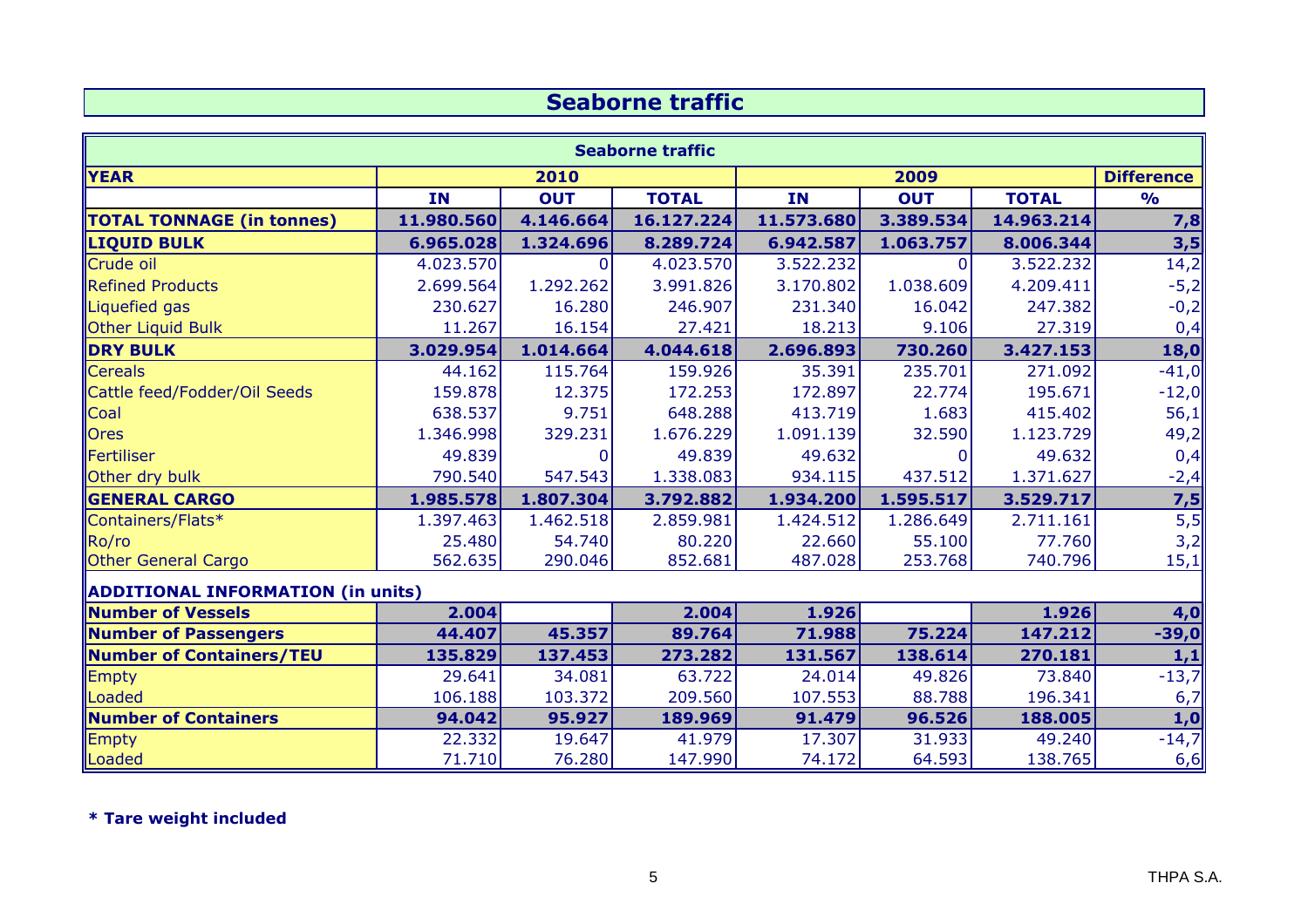| Seaborne cargo traffic<br>(in tonnes) |                 |            |            |              |            |            |              |                   |
|---------------------------------------|-----------------|------------|------------|--------------|------------|------------|--------------|-------------------|
| Year                                  |                 |            | 2010       |              |            | 2009       |              | <b>Difference</b> |
|                                       |                 | IN         | <b>OUT</b> | <b>TOTAL</b> | <b>IN</b>  | <b>OUT</b> | <b>TOTAL</b> | $\frac{1}{2}$     |
| Seaborn traffic*                      |                 | 11.693.225 | 3.855.438  | 15.548.663   | 11.295.129 | 3.095.975  | 14.391.104   | 8,0               |
|                                       | <b>Total</b>    | 4.213.245  | 2.551.083  | 6.764.328    | 3.715.304  | 2.039.647  | 5.754.951    | 17,5              |
|                                       | <b>Domestic</b> | 120.221    | 517.722    | 637.943      | 209.239    | 353.621    | 562.860      | 13,3              |
| <b>ThPA Piers</b>                     | Imports/Exports | 2.155.827  | 1.631.923  | 3.787.750    | 2.116.945  | 1.446.011  | 3.562.956    | 6,3               |
|                                       | <b>Transit</b>  | 1.937.197  | 401.438    | 2.338.635    | 1.389.120  | 240.015    | 1.629.135    | 43,6              |
| <b>Private Cement</b>                 |                 |            |            |              |            |            |              |                   |
| $\ $ Pier                             | Domestic        | 528.477    |            | 528.477      | 678.330    |            | 678.330      | $-22,1$           |
|                                       |                 |            |            |              |            |            |              |                   |
| <b>Private liquid</b>                 | <b>Total</b>    | 6.951.503  | 1.304.355  | 8.255.858    | 6.901.495  | 1.056.328  | 7.957.823    | 3,7               |
| fuel installation                     | Domestic        | 831.204    | 939.953    | 1.771.157    | 768.905    | 808.372    | 1.577.277    | 12,3              |
|                                       | Imports/Exports | 6.120.299  | 364.402    | 6.484.701    | 6.132.590  | 247.956    | 6.380.546    | 1,6               |
|                                       |                 |            |            |              |            |            |              |                   |

\* Tare weight not included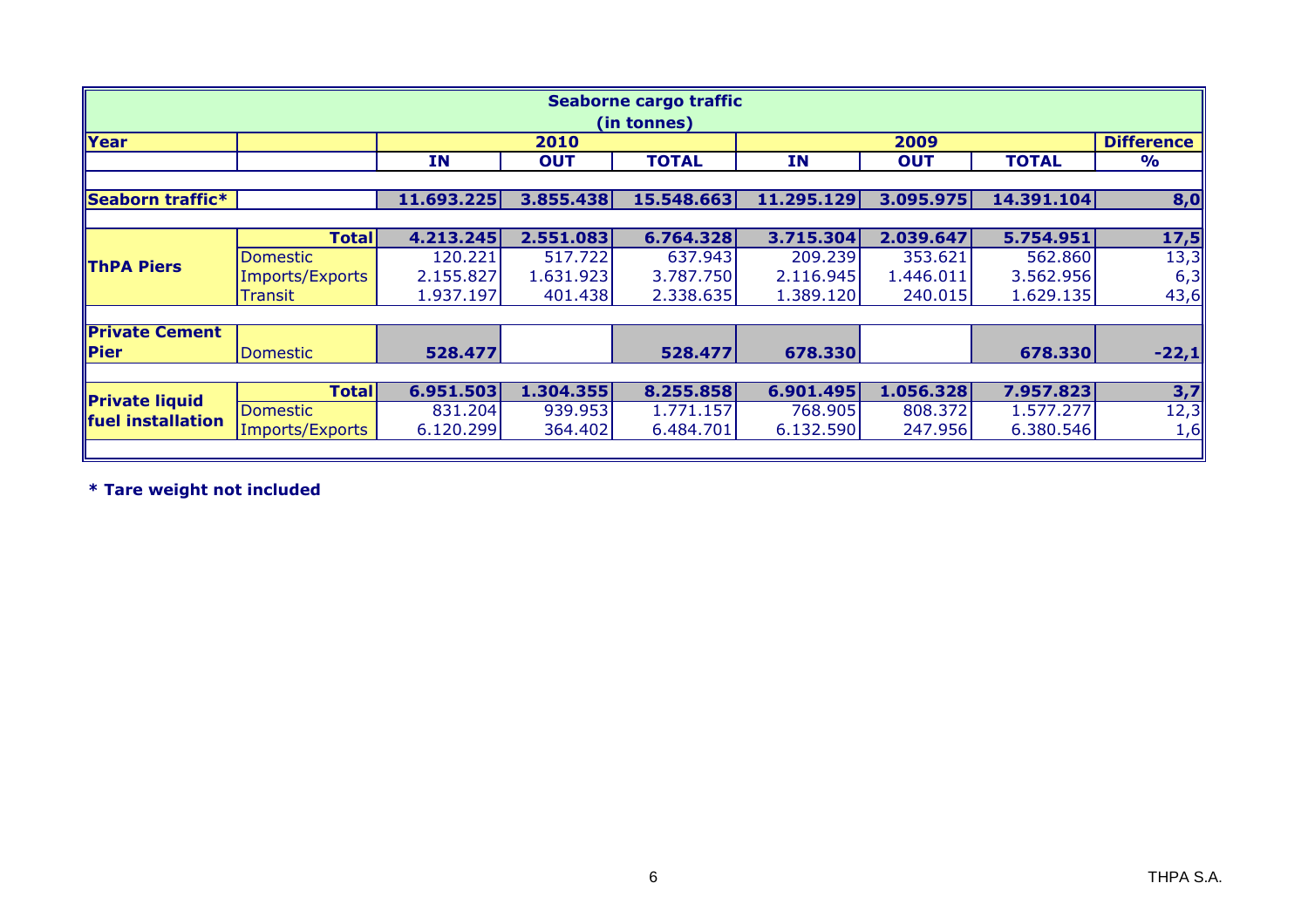### Conventional Cargo

| <b>Seaborhe Cargo Throughput at ThPA area</b><br>excluding containers and Ro-Ro |               |              |  |  |  |  |  |
|---------------------------------------------------------------------------------|---------------|--------------|--|--|--|--|--|
| Year                                                                            | <b>Tonnes</b> | % Difference |  |  |  |  |  |
| 2000                                                                            | 4.368.151     | 7.2          |  |  |  |  |  |
| 2001                                                                            | 3.342.138     | $-23,5$      |  |  |  |  |  |
| 2002                                                                            | 3.142.808     | -6,0         |  |  |  |  |  |
| 2003                                                                            | 3.094.033     | $-1,6$       |  |  |  |  |  |
| 2004                                                                            | 3.526.301     | 14,0         |  |  |  |  |  |
| 2005                                                                            | 3.840.869     | 8,9          |  |  |  |  |  |
| 2006                                                                            | 3.895.984     | 1,4          |  |  |  |  |  |
| 2007                                                                            | 4.956.319     | 27,2         |  |  |  |  |  |
| 2008                                                                            | 4.445.644     | $-10,3$      |  |  |  |  |  |
| 2009                                                                            | 3.538.140     | -20,4        |  |  |  |  |  |
| 2010                                                                            | 4.402.688     |              |  |  |  |  |  |



| <b>Analysis of Conventional cargo</b> |           |           |           |           |                 |           |               |  |  |
|---------------------------------------|-----------|-----------|-----------|-----------|-----------------|-----------|---------------|--|--|
| <b>YEAR</b>                           |           | 2010      |           |           | 2009            |           | Διαφορά       |  |  |
|                                       | Εκφόρτωση | Φόρτωση   | Σύνολο    | Εκφόρτωση | Φόρτω <u>ση</u> | Σύνολο    | $\frac{1}{2}$ |  |  |
| <b>TOTAL TONNAGE (in tonnes)</b>      | 3.075.752 | 1.324.649 | 4.400.401 | 2.540.338 | 991.457         | 3.531.795 | 24,6          |  |  |
| <b>LIQUID BULK</b>                    | 13.525    | 20.341    | 33.866    | 41.092    | 7.429           | 48.521    | $-30,2$       |  |  |
| Oil products                          | 2.938     | 4.187     | 7.125     | 22.879    | 923             | 23.802    | $-70,1$       |  |  |
| <b>Other Liquid Bulk</b>              | 10.587    | 16.154    | 26.741    | 18.213    | 6.506           | 24.719    | 8,2           |  |  |
| <b>DRY BULK</b>                       | 2.501.477 | 1.014.664 | 3.516.141 | 2.018.563 | 777.656         | 2.796.219 | 25,7          |  |  |
| Ores & scrap                          | 1.346.998 | 329.231   | 1.676.229 | 1.091.139 | 32.590          | 1.123.729 | 49,2          |  |  |
| Coal                                  | 638.537   | 9.751     | 648.288   | 413.719   | 1.683           | 415.402   | 56,1          |  |  |
| Agricultural products                 | 44.162    | 115.914   | 160.076   | 35.391    | 237.175         | 272.566   | $-41,3$       |  |  |
| <b>Other dry bulk</b>                 | 471.780   | 559.768   | 1.031.548 | 478.314   | 506.208         | 984.522   | 4,8           |  |  |
| <b>GENERAL CARGO</b>                  | 560.750   | 289.644   | 850.394   | 480.683   | 206.372         | 687.055   | 23,8          |  |  |
| Tron & steel products                 | 480.115   | 271.109   | 751.224   | 401.331   | 197.853         | 599.184   | 25,4          |  |  |
| <b>Other General Cargo</b>            | 80.635    | 18.535    | 99.170    | 79.352    | 8.519           | 87.871    | 12,9          |  |  |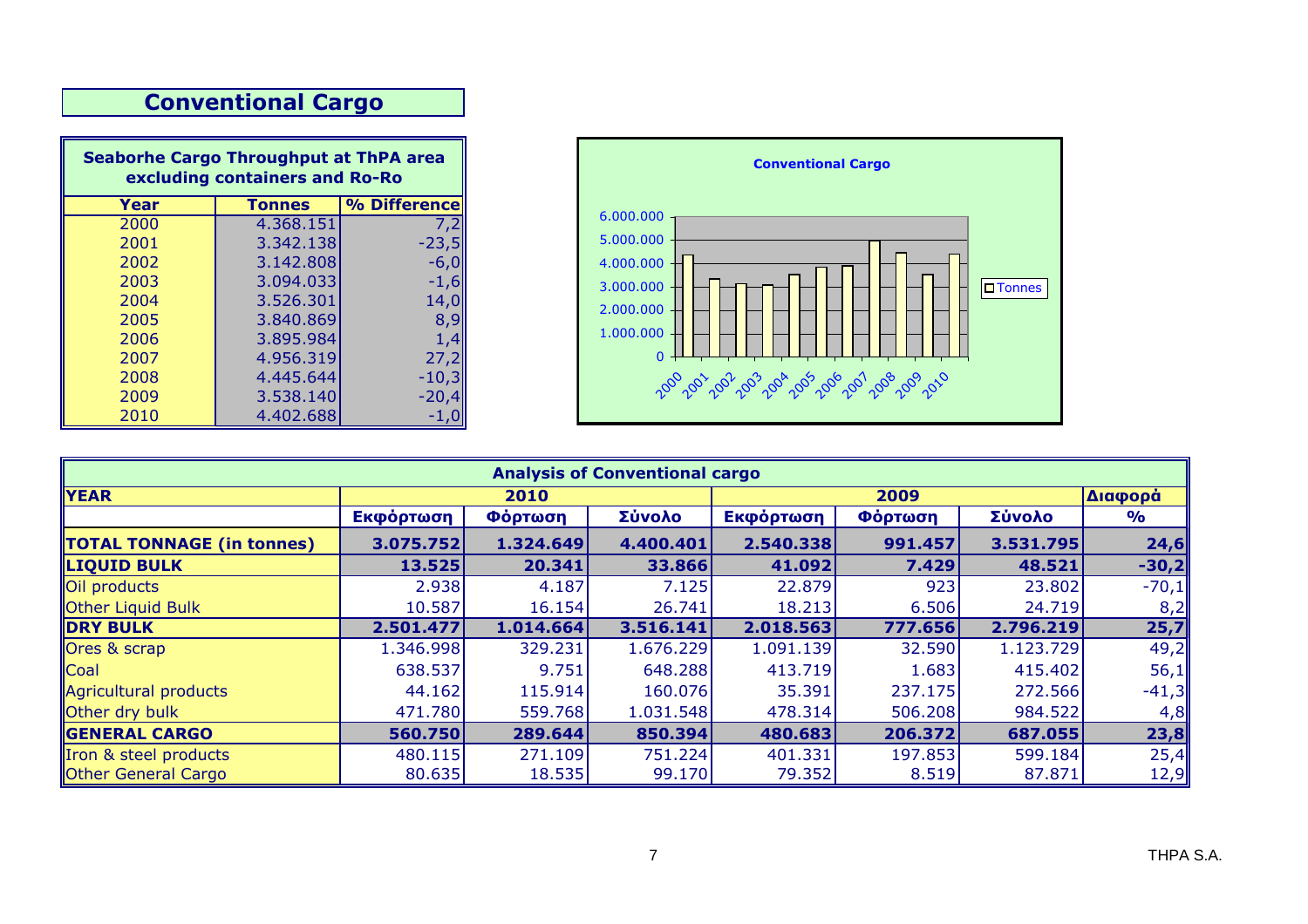#### **Containers**

| <b>Seaborne Containers Throughput at ThPA Area in TEU's</b> |               |              |              |              |  |  |  |  |  |
|-------------------------------------------------------------|---------------|--------------|--------------|--------------|--|--|--|--|--|
| Year                                                        | <b>Loaded</b> | <b>Empty</b> | <b>Total</b> | % Difference |  |  |  |  |  |
| 2000                                                        | 175.783       | 53.962       | 229.745      | 5,9          |  |  |  |  |  |
| 2001                                                        | 176.878       | 57.026       | 233.904      | 1,8          |  |  |  |  |  |
| 2002                                                        | 182.781       | 57.658       | 240.439      | 2,8          |  |  |  |  |  |
| 2003                                                        | 207.597       | 61.955       | 269.552      | 12,1         |  |  |  |  |  |
| 2004                                                        | 250.641       | 85.455       | 336.096      | 24,7         |  |  |  |  |  |
| 2005                                                        | 273.506       | 92.419       | 365.925      | 8,9          |  |  |  |  |  |
| 2006                                                        | 259.015       | 84.712       | 343.727      | $-6,1$       |  |  |  |  |  |
| 2007                                                        | 313.830       | 133.381      | 447.211      | 30,1         |  |  |  |  |  |
| 2008                                                        | 186.064       | 52.876       | 238.940      | $-46,6$      |  |  |  |  |  |
| 2009                                                        | 196.341       | 73.840       | 270.181      | 13,1         |  |  |  |  |  |
| 2010                                                        | 209.560       | 63.722       | 273.282      | 1,1          |  |  |  |  |  |

| <b>Seaborne Containers Throughput at ThPA Area in units</b> |               |              |              |              |  |  |  |  |  |  |
|-------------------------------------------------------------|---------------|--------------|--------------|--------------|--|--|--|--|--|--|
| Year                                                        | <b>Loaded</b> | <b>Empty</b> | <b>Total</b> | % Difference |  |  |  |  |  |  |
| 2000                                                        | 125.453       | 37.542       | 162.995      | 4,4          |  |  |  |  |  |  |
| 2001                                                        | 126.560       | 38.737       | 165.297      | 1,4          |  |  |  |  |  |  |
| 2002                                                        | 129,966       | 38.933       | 168.899      | 2,2          |  |  |  |  |  |  |
| 2003                                                        | 143.630       | 41.247       | 184.877      | 9,5          |  |  |  |  |  |  |
| 2004                                                        | 172.899       | 56.800       | 229.699      | 24,2         |  |  |  |  |  |  |
| 2005                                                        | 188.817       | 60.042       | 248.859      | 8,3          |  |  |  |  |  |  |
| 2006                                                        | 180.137       | 54.487       | 234.624      | $-5,7$       |  |  |  |  |  |  |
| 2007                                                        | 220.160       | 87.094       | 307.254      | 31,0         |  |  |  |  |  |  |
| 2008                                                        | 132.083       | 32.873       | 164.956      | $-46,3$      |  |  |  |  |  |  |
| 2009                                                        | 138.765       | 49.240       | 188.005      | 14,0         |  |  |  |  |  |  |
| 2010                                                        | 147.990       | 41.979       | 189.969      | 1,0          |  |  |  |  |  |  |

| Port Traffic* at ThPA Area in TEU's |               |              |              |              |  |  |  |  |  |  |
|-------------------------------------|---------------|--------------|--------------|--------------|--|--|--|--|--|--|
| Year                                | <b>Loaded</b> | <b>Empty</b> | <b>Total</b> | % Difference |  |  |  |  |  |  |
| 2000                                | 174.111       | 52.792       | 226.903      | 6,7          |  |  |  |  |  |  |
| 2001                                | 174.335       | 55.453       | 229.788      | 1,3          |  |  |  |  |  |  |
| 2002                                | 181.909       | 57.607       | 239.516      | 4,2          |  |  |  |  |  |  |
| 2003                                | 204.580       | 61.760       | 266.340      | 11,2         |  |  |  |  |  |  |
| 2004                                | 238.288       | 85.355       | 323.643      | 21,5         |  |  |  |  |  |  |
| 2005                                | 261,728       | 90.732       | 352.460      | 8,9          |  |  |  |  |  |  |
| 2006                                | 255.002       | 82.594       | 337.596      | $-4,2$       |  |  |  |  |  |  |
| 2007                                | 311.638       | 131.000      | 442.638      | 31,1         |  |  |  |  |  |  |
| 2008                                | 186.042       | 52.870       | 238.912      | $-46,0$      |  |  |  |  |  |  |
| 2009                                | 196.004       | 73.840       | 269.844      | 12,9         |  |  |  |  |  |  |
| 2010                                | 209.409       | 63.722       | 273.131      |              |  |  |  |  |  |  |

\* Transshipment units are counted once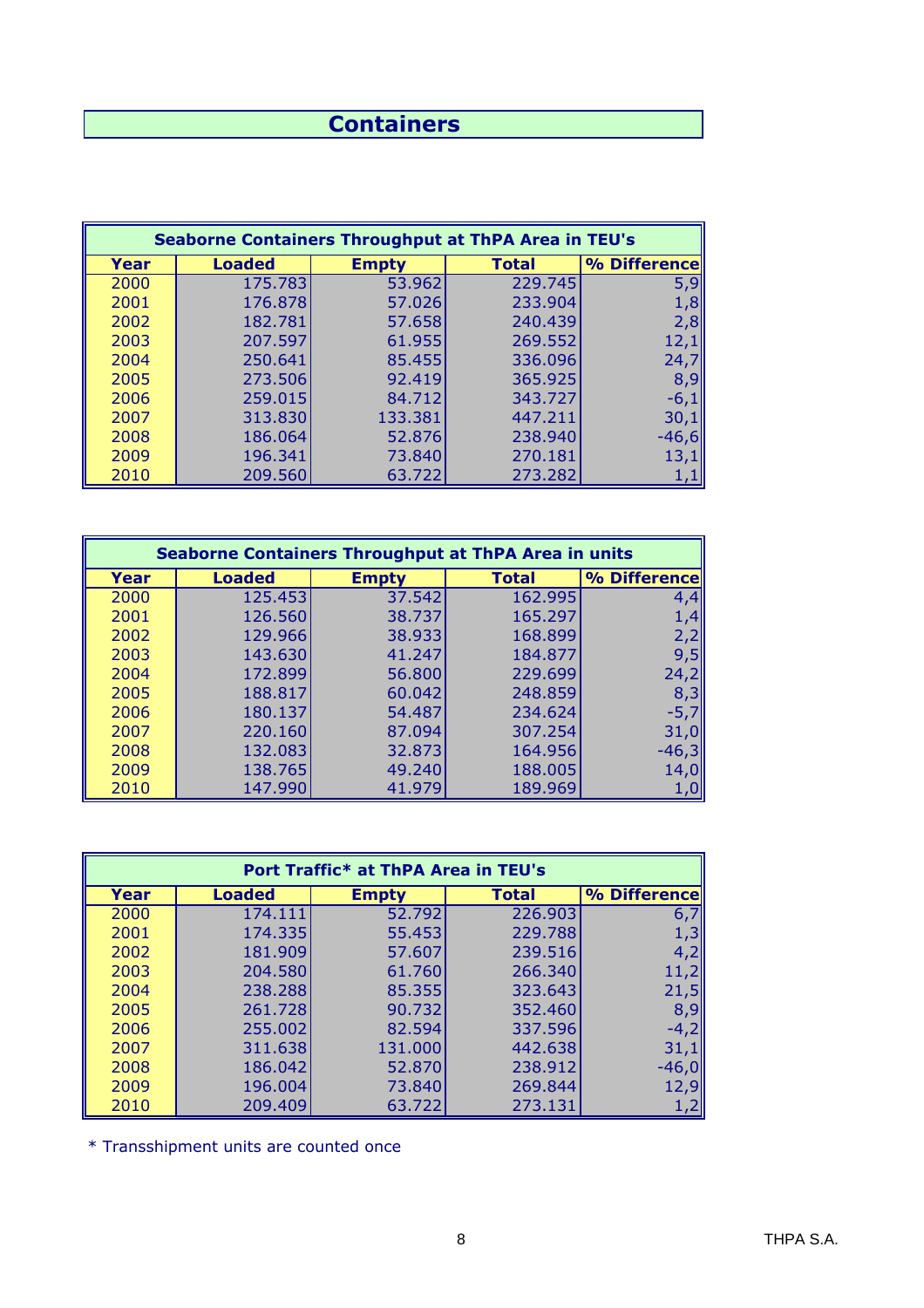| Analysis of Seaborn Containers Throughput at ThPA Area in TEU's |                        |        |        |        |                       |        |        |        |                |        |        |        |
|-----------------------------------------------------------------|------------------------|--------|--------|--------|-----------------------|--------|--------|--------|----------------|--------|--------|--------|
| <b>Year</b>                                                     | 2010                   |        |        | 2009   |                       |        |        | 2008   |                |        |        |        |
|                                                                 | In                     |        | Out    |        | In                    |        | Out    |        | In             |        | Out    |        |
|                                                                 | Loaded                 | Empty  | Loaded | Empty  | Loaded                | Empty  | Loaded | Empty  | Loaded         | Empty  | Loaded | Empty  |
| Imports/Exports                                                 | 88.792                 | 29.641 | 94.591 | 34.081 | 89.699                | 24.014 | 82.110 | 49.826 | 86.775         | 1.3731 | 64.574 | 51.467 |
| Transit                                                         | 17.245                 |        | 8.624  |        | 17.517                |        | 6.341  |        | 29.418         |        | 5.087  |        |
| Transhipment                                                    | 151                    |        | 151    |        | 337                   |        | 337    |        |                |        |        | 61     |
| Domestic                                                        |                        |        |        |        |                       |        |        |        | 83             | 12     | 83     | 12I    |
| Total                                                           | 106.188 29.641 103.372 |        |        |        | 34.081 107.553 24.014 |        | 88.788 |        | 49.826 116.298 | 1.391  | 69.766 | 51.485 |

| Analysis of Seaborn Containers Throughput at ThPA Area in units |        |        |            |              |        |               |            |              |        |        |            |        |
|-----------------------------------------------------------------|--------|--------|------------|--------------|--------|---------------|------------|--------------|--------|--------|------------|--------|
| Year                                                            | 2010   |        |            |              | 2009   |               |            |              | 2008   |        |            |        |
|                                                                 | 20'    |        | <b>40'</b> |              | 20'    |               | <b>40'</b> |              | 20'    |        | <b>40'</b> |        |
|                                                                 | Loaded | Empty  | Loaded     | <b>Empty</b> | Loaded | <b>Empty</b>  | Loaded     | <b>Empty</b> | Loaded | Empty  | Loaded     | Empty  |
|                                                                 | Γn     |        |            |              |        |               |            |              |        |        |            |        |
| Imports                                                         | 31.254 | 15.023 | 28.769     | 7.309        | 34.169 | 10.600        | 27.765     | 6.707        | 35.509 | 567    | 25.633     | 403    |
| <b>Transit</b>                                                  | 5.939  |        | 5.653      |              | 6.583  |               | 5.467      |              | 8.542  |        | 10.438     |        |
| Transhipment                                                    | 39     |        | 56         |              | 39     |               | 149        |              | 20     |        |            |        |
| Domestic                                                        |        |        |            |              |        |               |            |              | 83     |        |            | 61     |
| <b>Total</b>                                                    | 37.232 | 15.023 | 34.478     | 7.309        |        | 40.791 10.600 | 33.381     | 6.707        | 44.154 | 573    | 36.072     | 409    |
|                                                                 |        |        |            |              |        |               | Out        |              |        |        |            |        |
| Exports                                                         | 43.783 | 5.213  | 25.404     | 14.434       | 36.754 | 14.040        | 22.678     | 17.893       | 31.236 | 12.291 | 16.669     | 19.588 |
| <b>Transit</b>                                                  | 5.360  |        | 1.632      |              | 3.605  |               | 1.368      |              | 2.609  |        | 1.239      |        |
| Transhipment                                                    | 39     |        | 56         |              | 39     |               | 149        |              | 20     |        |            |        |
| Domestic                                                        |        |        |            |              |        |               |            |              | 83     |        |            |        |
| <b>Total</b>                                                    | 49.188 | 5.213  | 27.092     | 14.434       |        | 40.398 14.040 | 24.195     | 17.893       | 33.948 | 12.297 | 17.909     | 19.594 |